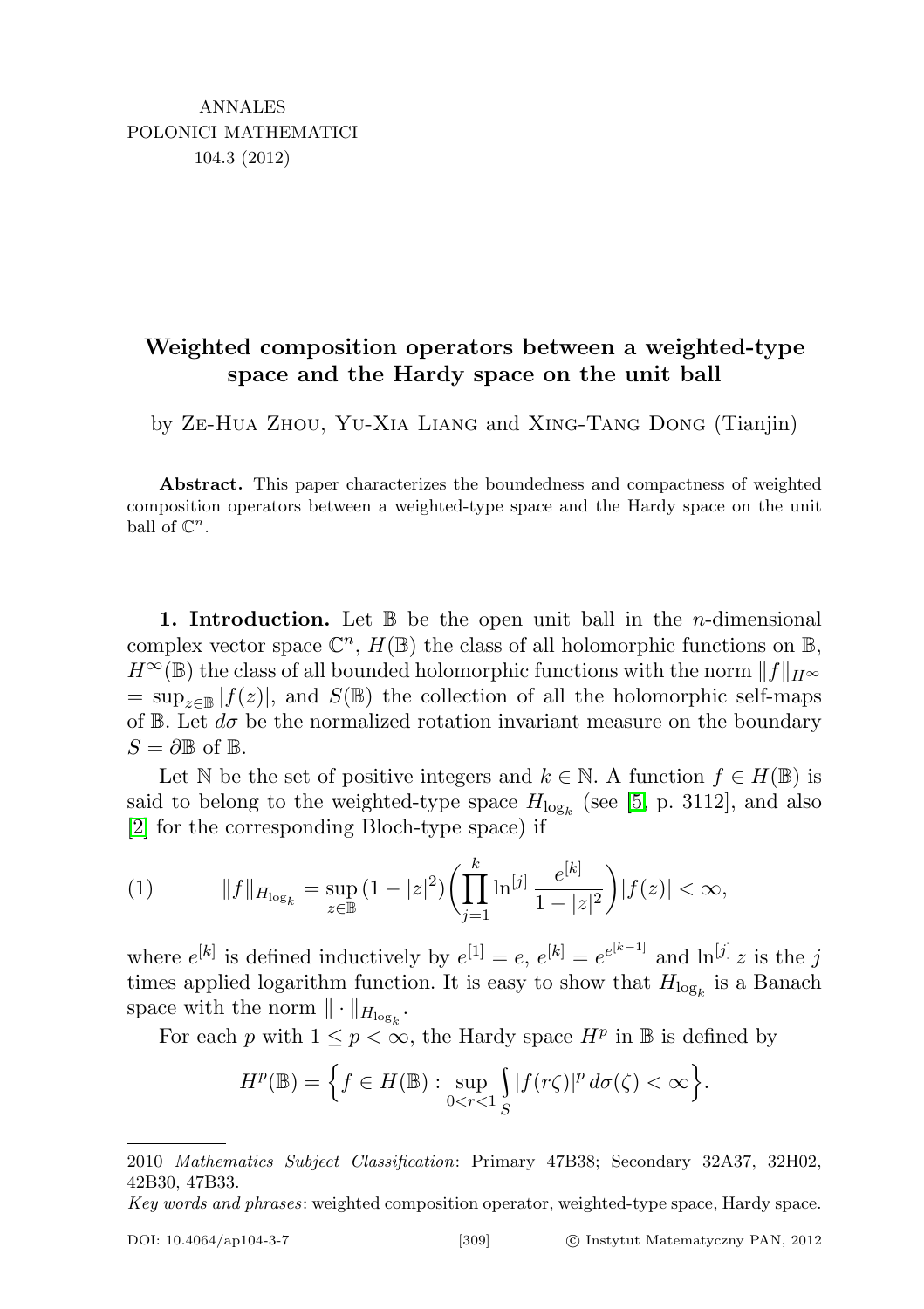It is well known [\[28\]](#page-10-0) that  $H^p$  is a Banach space under the norm

$$
||f||_p^p = \sup_{0 < r < 1} \int_S |f(r\zeta)|^p \, d\sigma(\zeta).
$$

If X is a Banach space, we denote by  $B_X$  the closed unit ball in X. Let  $\varphi \in S(\mathbb{B})$ . The *composition operator*  $C_{\varphi}$  induced by  $\varphi$  is defined by

$$
(C_{\varphi}f)(z) = f(\varphi(z)), \quad f \in H(\mathbb{B}), \ z \in \mathbb{B}.
$$

This operator has been intensively studied for four decades (see, for example, [\[1\]](#page-9-2) and [\[11\]](#page-9-3)). For some recent results, see [\[22–](#page-10-1)[25,](#page-10-2) [27\]](#page-10-3) and the references therein.

Let  $u \in H(\mathbb{B})$  and  $\varphi \in S(\mathbb{B})$ . The *weighted composition* operator  $uC_{\varphi}$  is defined by

$$
uC_{\varphi}(f) = u(f \circ \varphi), \quad f \in H(\mathbb{B}), \ z \in \mathbb{B}.
$$

It is obvious that when  $u = 1$ , we have the composition operator  $C_{\varphi}$ . When  $\varphi(z) = z$ , we obtain the multiplication operator  $M_u f(z) = u(z) f(z)$ . Therefore weighted composition operators can be regarded as a generalization of multiplication operators and composition operators.

Recently, there has been an increasing interest in describing the boundedness and compactness of weighted composition operators acting on different spaces of holomorphic functions in terms of the inducing functions; see, for example,  $\begin{bmatrix} 1, 6-10, 12, 17, 19-21, 26 \end{bmatrix}$  $\begin{bmatrix} 1, 6-10, 12, 17, 19-21, 26 \end{bmatrix}$  $\begin{bmatrix} 1, 6-10, 12, 17, 19-21, 26 \end{bmatrix}$  $\begin{bmatrix} 1, 6-10, 12, 17, 19-21, 26 \end{bmatrix}$  $\begin{bmatrix} 1, 6-10, 12, 17, 19-21, 26 \end{bmatrix}$  $\begin{bmatrix} 1, 6-10, 12, 17, 19-21, 26 \end{bmatrix}$  $\begin{bmatrix} 1, 6-10, 12, 17, 19-21, 26 \end{bmatrix}$  $\begin{bmatrix} 1, 6-10, 12, 17, 19-21, 26 \end{bmatrix}$  and the references therein. For some product-type operators, containing composition operators, see, for example, [\[2–](#page-9-1)[4,](#page-9-7) [14–](#page-10-8)[16,](#page-10-9) [18\]](#page-10-10), and numerous references therein.

The present paper continues this line of research. The remainder is assembled as follows: In Section 2, we state a couple of lemmas. In Sections 3 and 4, we characterize the boundedness and compactness of weighted composition operators between a weighted-type space and the Hardy space on the unit ball of  $\mathbb{C}^n$ .

Throughout the paper, C will denote a positive constant, the exact value of which may vary from one appearance to the next. The notation  $A \simeq B$ means that there is a positive constant C such that  $B/C \leq A \leq CB$ .

2. Some lemmas. To begin, let us state a couple of lemmas, which are used in the proofs of the main results.

LEMMA 2.1 (see Lemma 2 in [\[13\]](#page-10-11)). The function

$$
h_k(x) = x \prod_{j=1}^{k} \ln^{[j]} \frac{e^{[k]}}{x}
$$

is increasing on the interval (0, 1].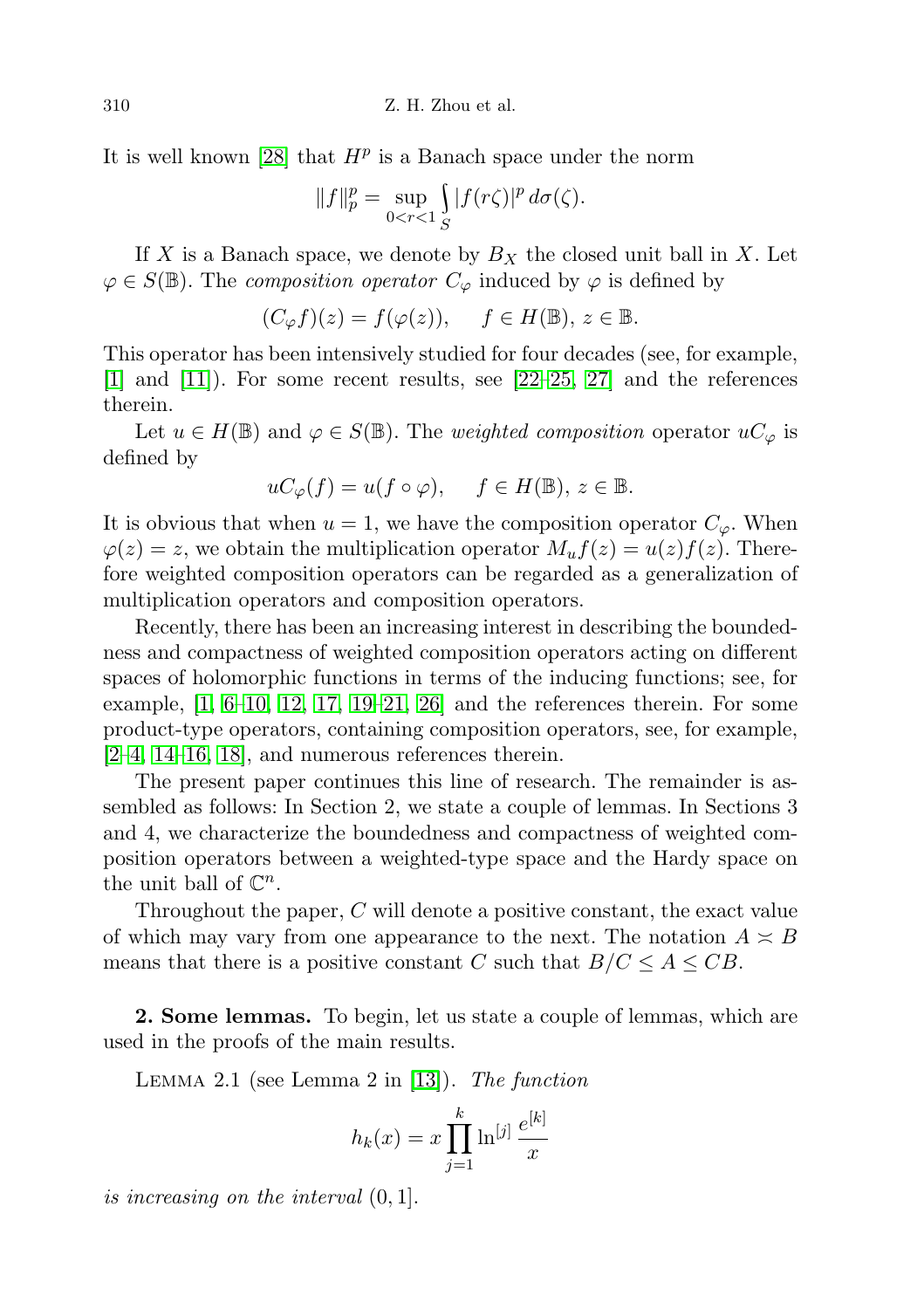REMARK. From Lemma 2.1, it follows that the weight function

$$
w(z) = (1 - |z|^2) \prod_{j=1}^{k} \ln^{[j]} \frac{e^{[k]}}{1 - |z|^2}
$$

is a decreasing function of  $|z|$  and  $\lim_{|z|\to 1} w(z) = 0$ .

The following lemma was proved in [\[5,](#page-9-0) Lemma 6]. For related results, see also [\[16,](#page-10-9) Lemma 7], [\[17,](#page-10-4) Lemma 3] and [\[18,](#page-10-10) Lemma 6].

LEMMA 2.2. There exist a positive constant  $N = N(n)$  and functions  $f_1, \ldots, f_N \in H_{\log_k}(\mathbb{B})$  such that

<span id="page-2-1"></span>(2) 
$$
\sum_{m=1}^{N} |f_m(z)| \geq \frac{C}{(1-|z|^2) \prod_{j=1}^{k} \ln^{[j]} \frac{e^{[k]}}{1-|z|^2}}, \quad z \in \mathbb{B},
$$

where C is a positive constant.

LEMMA 2.3 (Theorem 4.17 in [\[28\]](#page-10-0)). Suppose that  $0 < p < \infty$  and  $f \in$  $H^p(\mathbb{B})$ . Then

$$
|f(z)| \le \frac{\|f\|_p}{(1 - |z|^2)^{n/p}}
$$

for all  $z \in \mathbb{B}$ . Furthermore, the exponent  $n/p$  is the best possible.

The following compactness criterion follows from an easy modification of Proposition 3.11 of [\[1\]](#page-9-2). Hence we omit the details.

LEMMA 2.4. Assume that  $u \in H(\mathbb{B})$  and  $\varphi \in S(\mathbb{B})$ . Let X or Y be one of the spaces  $H_{\log_k}$  and  $H^p$ . Then  $uC_\varphi: X \to Y$  is compact if and only if  $uC_{\varphi}: X \to Y$  is bounded and for any bounded sequence  $\{f_j\}_{j\in\mathbb{N}}$  in X which converges to zero uniformly on compact subsets of  $\mathbb{B}$  as  $j \to \infty$ , we have  $||uC_{\varphi}f_j||_Y \to 0 \text{ as } j \to \infty.$ 

The proof of the following lemma is well-known, so it is omitted here.

LEMMA 2.5. For  $0 < p < \infty$ , there is a positive constant  $C_p$ , depending on p and N, such that  $(\sum_{i=1}^{N} x_i)^p \leq C_p (\sum_{i=1}^{N} x_i^p)$  $i$ <sup>p</sup>) for all  $x_i \in (0, \infty)$ ,  $i \in$  $\{1,\ldots,N\}.$ 

3. Boundedness and compactness of  $uC_{\varphi}: H_{\log_k} \to H^p$ . In this section we characterize the boundedness and compactness of the operator  $\mathrm{u}C_{\varphi}:H_{\mathrm{log}_k}\to H^p.$ 

THEOREM 3.1. Assume that  $k \in \mathbb{N}$ ,  $1 \leq p < \infty$ ,  $u \in H(\mathbb{B})$  and  $\varphi \in S(\mathbb{B})$ . Then  $uC_{\varphi}: H_{\log_k} \to H^p$  is bounded if and only if

<span id="page-2-0"></span>
$$
(3) \qquad M := \sup_{0 < r < 1} \int_{S} \frac{|u(r\zeta)|^p}{(1 - |\varphi(r\zeta)|^2)^p \left(\prod_{j=1}^k \ln^{[j]} \frac{e^{[k]}}{1 - |\varphi(r\zeta)|^2}\right)^p} \, d\sigma(\zeta) < \infty.
$$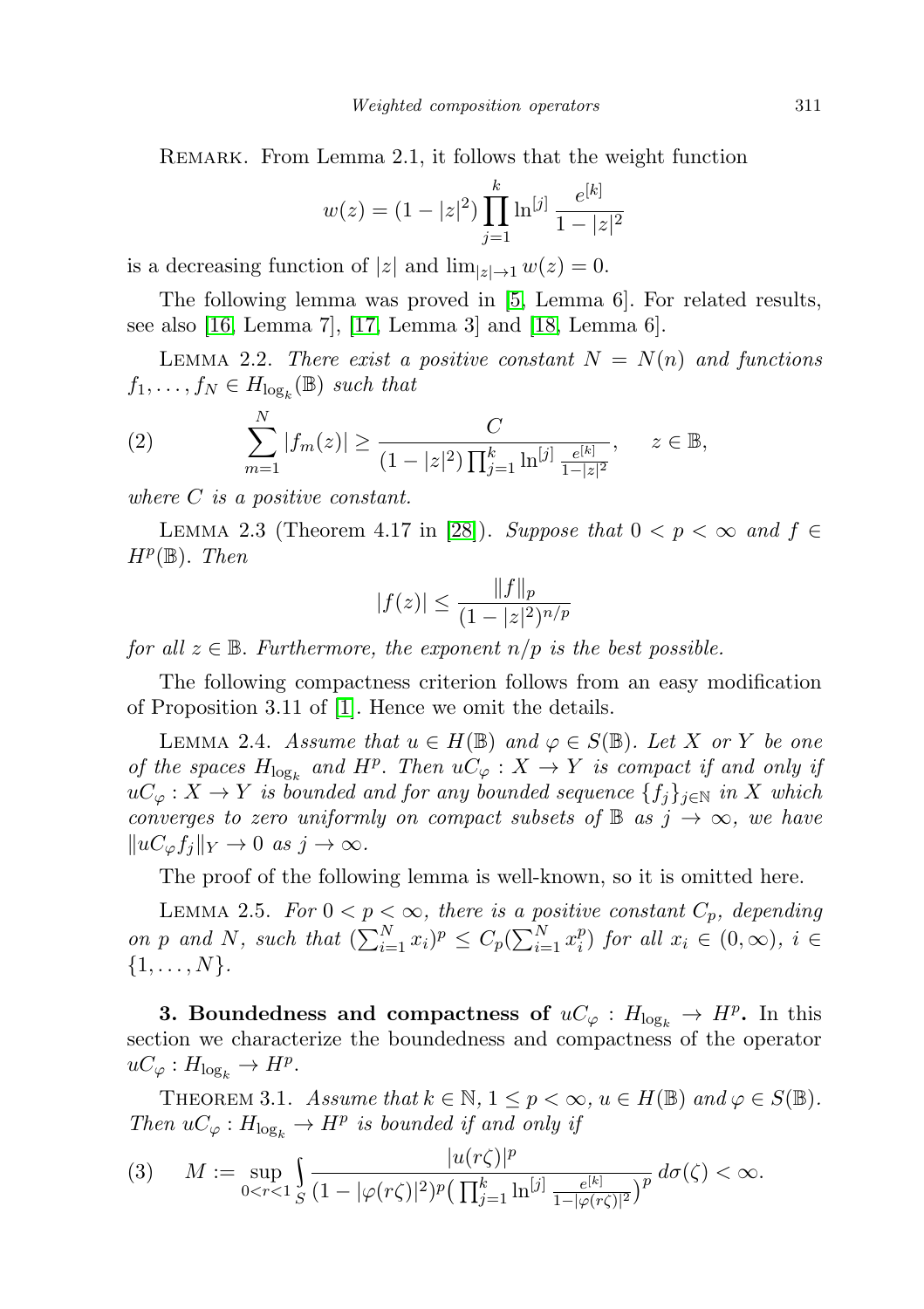*Proof.* Assume that [\(3\)](#page-2-0) holds. For any  $f \in H_{\log_k}$ , by [\(1\)](#page-0-0) and (3) it follows that

$$
||uc_{\varphi}f||_{H^{p}}^{p} = \sup_{0 < r < 1} \int_{S} |uc_{\varphi}f(r\zeta)|^{p} d\sigma(\zeta) = \sup_{0 < r < 1} \int_{S} |u(r\zeta)|^{p} |f(\varphi(r\zeta))|^{p} d\sigma(\zeta)
$$
\n
$$
\leq ||f||_{H_{\log_{k}}}^{p} \sup_{0 < r < 1} \int_{S} \frac{|u(r\zeta)|^{p}}{(1 - |\varphi(r\zeta)|^{2})^{p} \left(\prod_{j=1}^{k} \ln^{|j|} \frac{e^{[k]}}{1 - |\varphi(r\zeta)|^{2}}\right)^{p}} d\sigma(\zeta)
$$
\n
$$
\leq M ||f||_{H_{\log_{k}}}^{p} < \infty,
$$

so  $uC_{\varphi}: H_{\log_k} \to H^p$  is bounded.

Conversely, suppose that  $uC_{\varphi}: H_{\log_k} \to H^p$  is bounded. Let  $f_1, \ldots, f_N \in$  $H_{\log_k}$  satisfy [\(2\)](#page-2-1). Using Lemma 2.5, we get

$$
\infty > C \| uC_{\varphi} \|_{H_{\log_k} \to H^p}^p \ge \sum_{i=1}^N \| f_i \|_{H_{\log_k}}^p \| uC_{\varphi} \|_{H_{\log_k} \to H^p}^p \ge \sum_{i=1}^N \| uC_{\varphi} f_i \|_{H^p}^p
$$
  
\n
$$
= \sum_{i=1}^N \sup_{0 < r < 1} \int_{S} |(uC_{\varphi} f_i)(r\zeta)|^p d\sigma(\zeta) = \sum_{i=1}^N \sup_{0 < r < 1} \int_{S} |u(r\zeta) f_i(\varphi(r\zeta))|^p d\sigma(\zeta)
$$
  
\n
$$
\ge \sup_{0 < r < 1} \int_{\mathbb{B}} \Big( \sum_{i=1}^N |f_i(\varphi(r\zeta))|^p \Big) |u(r\zeta)|^p d\sigma(\zeta)
$$
  
\n
$$
\ge C \sup_{0 < r < 1} \int_{S} \Big( \sum_{i=1}^N |f_i(\varphi(r\zeta))| \Big)^p |u(r\zeta)|^p d\sigma(\zeta)
$$
  
\n
$$
\ge C \sup_{0 < r < 1} \int_{S} \frac{|u(r\zeta)|^p}{(1 - |\varphi(r\zeta)|^2)^p (\prod_{j=1}^k \ln^{[j]} \frac{e^{[k]}}{1 - |\varphi(r\zeta)|^2})^p} d\sigma(\zeta).
$$

so  $(3)$  holds.  $\blacksquare$ 

Next we characterize the compactness of  $uC_\varphi: H_{\log_k} \to H^p$ .

THEOREM 3.2. Assume that  $k \in \mathbb{N}$ ,  $1 \leq p < \infty$ ,  $u \in H(\mathbb{B})$  and  $\varphi \in S(\mathbb{B})$ . Then  $uC_{\varphi}: H_{\log_k} \to H^p$  is compact if and only if  $uC_{\varphi}: H_{\log_k} \to H^p$  is bounded and

<span id="page-3-0"></span>(4) 
$$
\lim_{\delta \to 1} \sup_{0 < r < 1} \int_{\{|\varphi(r\zeta)| > \delta\}} \frac{|u(r\zeta)|^p}{(1 - |\varphi(r\zeta)|^2)^p \left(\prod_{j=1}^k \ln^{[j]} \frac{e^{[k]}}{1 - |\varphi(r\zeta)|^2}\right)^p} d\sigma(\zeta) = 0.
$$

*Proof.* Assume  $uC_{\varphi}: H_{\log_k} \to H^p$  is bounded and [\(4\)](#page-3-0) holds. Let  $f(z) =$  $1 \in H_{\log_k}$ . Then we can easily get

$$
M_1 := \sup_{0 < r < 1} \int_S |u(r\zeta)|^p \, d\sigma(\zeta) < \infty.
$$

By [\(4\)](#page-3-0), for any  $\varepsilon > 0$  there exists a  $\delta_0 \in (0,1)$  such that for every  $\delta \in (\delta_0,1)$ ,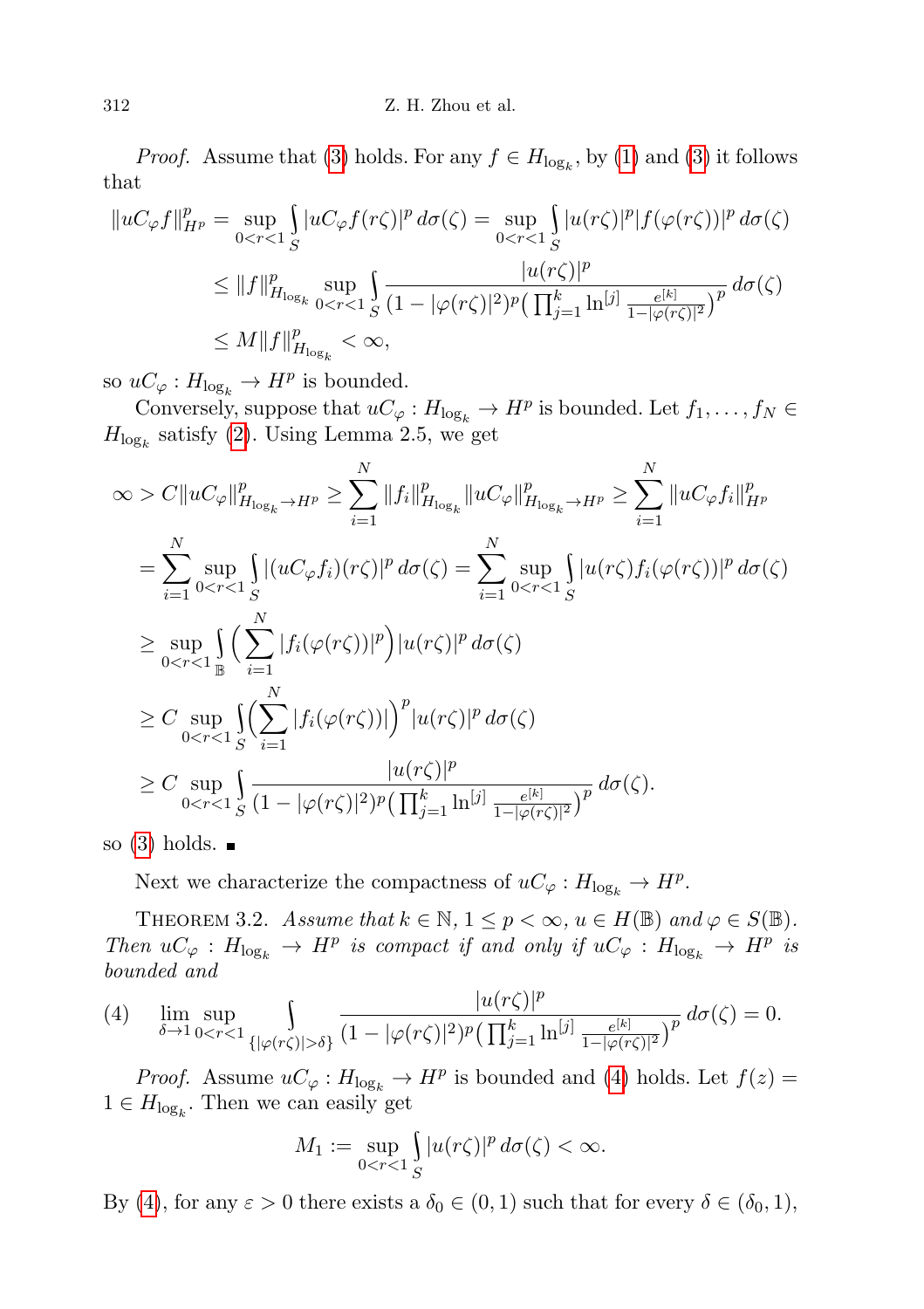we have

<span id="page-4-0"></span>(5) 
$$
\sup_{0 < r < 1} \int_{\{|\varphi(r\zeta)| > \delta\}} \frac{|u(r\zeta)|^p}{(1 - |\varphi(r\zeta)|^2)^p \left(\prod_{j=1}^k \ln^{[j]} \frac{e^{[k]}}{1 - |\varphi(r\zeta)|^2}\right)^p} d\sigma(\zeta) < \varepsilon.
$$

Now let  $\{f_m\}_{m\in\mathbb{N}}$  be a sequence of functions with  $\sup_{m\in\mathbb{N}}||f_m||_{H_{\log_k}} \leq 1$ , converging to zero uniformly on compact subsets of B as  $m \to \infty$ . Let  $\delta \in (\delta_0, 1)$ . We have

$$
||uc\varphi f_m||_{H^p}^p = \sup_{0 < r < 1} \int_S |f_m(\varphi(r\zeta))|^p |u(r\zeta)|^p d\sigma(\zeta)
$$
\n
$$
\leq \sup_{0 < r < 1} \int_{\{|\varphi(r\zeta)| \leq \delta\}} |f_m(\varphi(r\zeta))|^p |u(r\zeta)|^p d\sigma(\zeta)
$$
\n
$$
+ \sup_{0 < r < 1} \int_{\{|\varphi(r\zeta)| > \delta\}} |f_m(\varphi(r\zeta))|^p |u(r\zeta)|^p d\sigma(\zeta)
$$
\n
$$
=: I_1 + I_2.
$$

Let  $K = \{w : |w| \leq \delta\}$ . Note that it is a compact subset of  $\mathbb{B}$ . Then

(6) 
$$
I_1 \leq \sup_{w \in K} |f_m(w)|^p \sup_{0 < r < 1} \int_{\{|\varphi(r\zeta)| \leq \delta\}} |u(r\zeta)|^p d\sigma(\zeta)
$$

$$
\leq M_1 \sup_{w \in K} |f_m(w)|^p \to 0 \quad \text{as } m \to \infty,
$$

since  $f_m \to 0$  uniformly on compact subsets of B as  $m \to \infty$ .

On the other hand, by  $(1)$  and  $(5)$ , we have

(7)  
\n
$$
I_2 \le ||f_m||^p_{H_{\log_k}} \sup_{0 < r < 1} \int_{\{|\varphi(r\zeta)| > \delta\}} \frac{|u(r\zeta)|^p}{(1 - |\varphi(r\zeta)|^2)^p (\prod_{j=1}^k \ln^{[j]} \frac{e^{[k]}}{1 - |\varphi(r\zeta)|^2})^p} d\sigma(\zeta)
$$
\n
$$
< \varepsilon.
$$

Combining [\(6\)](#page-4-0) with [\(7\)](#page-4-0), since  $\varepsilon$  is an arbitrary positive number, we obtain

$$
\lim_{m \to \infty} \| uC_{\varphi} f_m \|_{H^p} = 0.
$$

Hence  $uC_{\varphi}: H_{\log_k} \to H^p$  is compact by Lemma 2.4.

Conversely, suppose that  $uC_{\varphi}: H_{\log_k} \to H^p$  is compact. Then its boundedness is obvious.

Next we prove [\(4\)](#page-3-0). Let  $l \in \{1, \ldots, n\}$  and  $f_l^{(m)}$  $l_l^{(m)}(z) = z_l^m, \ \ m \in \mathbb{N}.$  By Lemma 2.1, it is easy to check  $||f_l^{(m)}||$  $\|f^{(m)}_l\|_{H_{\log_k}} \leq C$ , and  $f^{(m)}_l \to 0$  uniformly on compact subsets of  $\mathbb B$  as  $m \to \infty$ . By Lemma 2.4,  $\|uC_\varphi f_l^{(m)}\|$  $\Vert u^{(m)}\Vert_{H^p} \to 0$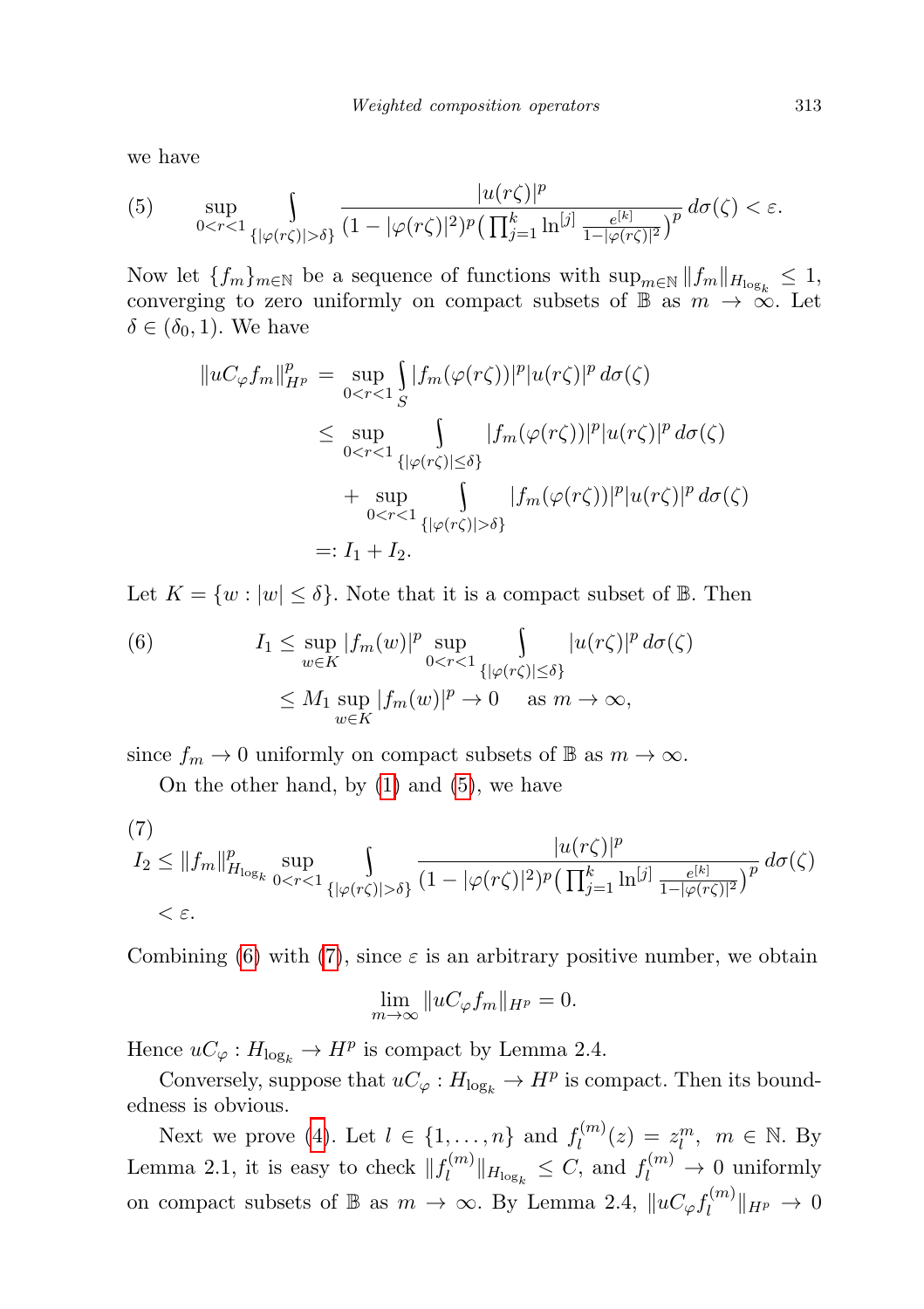as  $m \to \infty$ . Thus

$$
||uC_{\varphi}f_l^{(m)}||_{H^p}^p = \sup_{0 < r < 1} \int_S |f_l^{(m)}(\varphi(r\zeta))|^p |u(r\zeta)|^p \, d\sigma(\zeta)
$$
\n
$$
= \sup_{0 < r < 1} \int_S |\varphi_l(r\zeta)|^{mp} |u(r\zeta)|^p \, d\sigma(\zeta) \to 0 \quad \text{as } m \to \infty.
$$

It now follows from Lemma 2.5 and [\(8\)](#page-4-0) that as  $m \to \infty$ ,

$$
\sup_{0 < r < 1} \int_{S} |\varphi(r\zeta)|^{mp} |u(r\zeta)|^p \, d\sigma(\zeta)
$$
\n
$$
\leq \sup_{0 < r < 1} \int_{S} \left( \sum_{l=1}^n |\varphi_l(r\zeta)| \right)^{mp} |u(r\zeta)|^p \, d\sigma(\zeta)
$$
\n
$$
\leq C \sup_{0 < r < 1} \int_{S} \left( \sum_{l=1}^n |\varphi_l(r\zeta)|^{mp} \right) |u(r\zeta)|^p \, d\sigma(\zeta) \to 0.
$$

This means that for every  $\varepsilon > 0$ , there is an  $m_0 \in \mathbb{N}$  such that for every  $\delta \in (0,1),$ 

$$
\delta^{m_0p}\sup_{0\delta\}}|u(r\zeta)|^p\,d\sigma(\zeta)\leq \sup_{0
$$

Let  $\delta > 2^{-1/(m_0 p)}$ . By the above inequality we obtain

(8) 
$$
\sup_{0 < r < 1} \int_{\{|\varphi(r\zeta)| > \delta\}} |u(r\zeta)|^p d\sigma(\zeta) < 2\varepsilon.
$$

Let  $f \in B_{H_{\log_k}}$ . Define  $f_t(z) = f(tz)$ ,  $t \in (0,1)$ . It is easy to check that  $||f_t||_{H_{\log_k}} \leq 1$  and  $f_t$  converges to f uniformly on compact subsets of B as  $t \rightarrow 1$ . So by Lemma 2.4,

<span id="page-5-1"></span><span id="page-5-0"></span>
$$
||uc_{\varphi}f_t - uc_{\varphi}f||_{H^p} = ||uc_{\varphi}(f_t - f)||_{H^p} \to 0
$$

as  $t \to 1$ . It follows that for all  $\varepsilon > 0$  there is a  $t_0 \in (0,1)$  such that for all  $t \in (t_0, 1),$ 

(9) 
$$
\sup_{0 \leq r \leq 1} \int_{S} |f(\varphi(r\zeta)) - f_t(\varphi(r\zeta))|^p |u(r\zeta)|^p d\sigma(\zeta) < \varepsilon.
$$

Now fix  $t$ . By Lemma 2.5,  $(8)$  and  $(9)$ , we obtain

$$
\sup_{0 < r < 1} \int_{\{|\varphi(r\zeta)| > \delta\}} |f(\varphi(r\zeta))|^p |u(r\zeta)|^p d\sigma(\zeta)
$$
\n
$$
\leq C \sup_{0 < r < 1} \int_{\{|\varphi(r\zeta)| > \delta\}} |f(\varphi(r\zeta)) - f_t(\varphi(r\zeta))|^p |u(r\zeta)|^p d\sigma(\zeta)
$$
\n
$$
+ C \sup_{0 < r < 1} \int_{\{|\varphi(r\zeta)| > \delta\}} |f_t(\varphi(r\zeta))|^p |u(r\zeta)|^p d\sigma(\zeta)
$$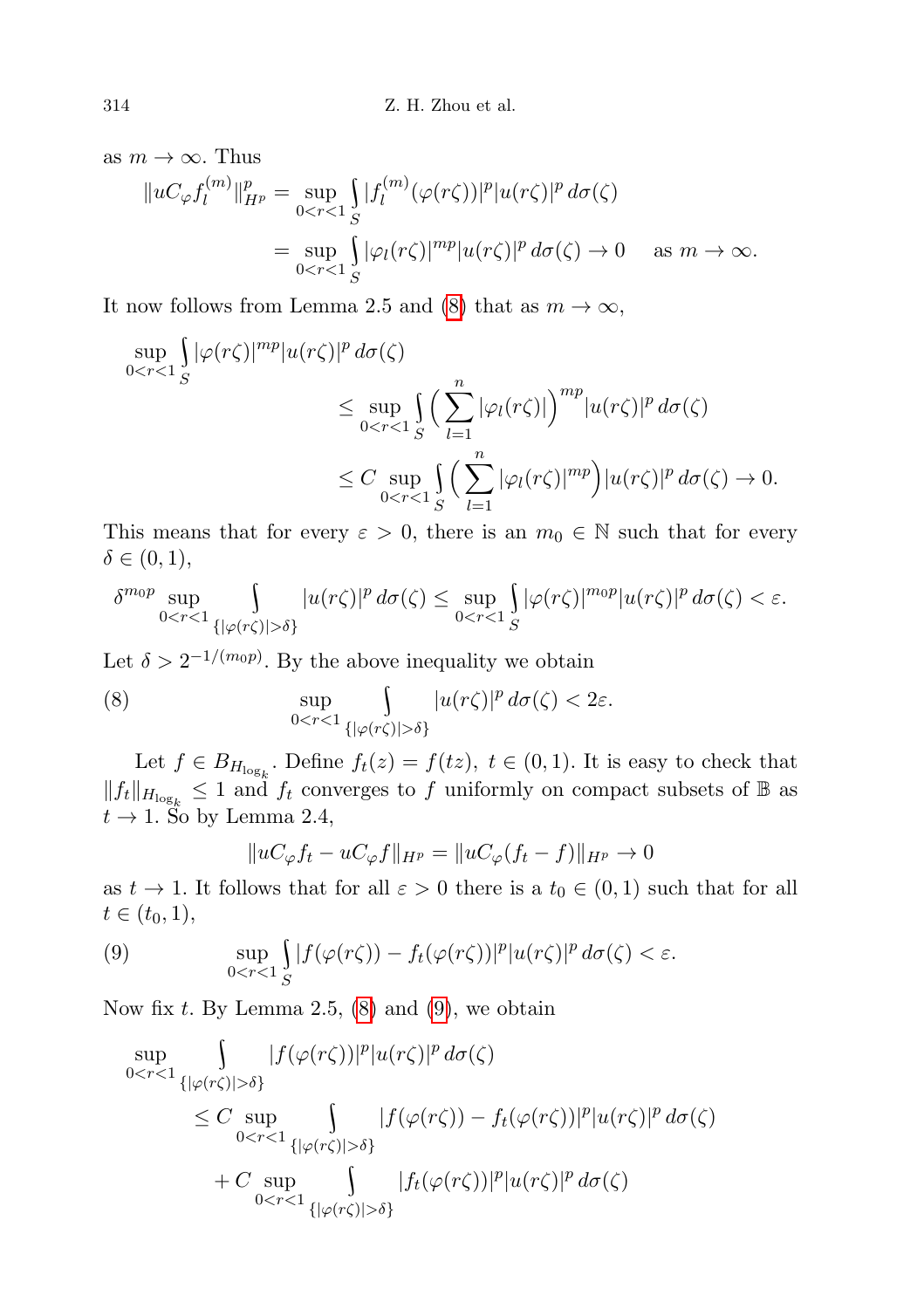$$
\leq C\varepsilon + C||f_t||_{H^{\infty}}^p \sup_{0 < r < 1} \int_{\{|\varphi(r\zeta)| > \delta\}} |u(r\zeta)|^p \, d\sigma(\zeta) \leq C\varepsilon (1 + ||f_t||_{H^{\infty}}).
$$

Combining this with [\(8\)](#page-5-0) shows that for every  $f \in B_{H_{\log_k}}$  and  $\varepsilon > 0$ , there exists  $\rho(f,\varepsilon)$ , depending on f and  $\varepsilon$ , such that for  $\delta \in [\rho(f,\varepsilon),1)$ ,

<span id="page-6-0"></span>(10) 
$$
\sup_{0 < r < 1} \int_{\{|\varphi(r\zeta)| > \delta\}} |f(\varphi(r\zeta))|^p |u(r\zeta)|^p d\sigma(\zeta) < \varepsilon.
$$

Since  $uC_{\varphi}: H_{\log_k} \to H^p$  is compact,  $uC_{\varphi}(B_{H_{\log_k}})$  is a relatively compact subset of  $H^p$ . So for each  $\varepsilon > 0$ , there exists a finite collection of functions  $g_1, \ldots, g_{N_1}$  in  $B_{H_{\log_k}}$  such that for each f in  $B_{H_{\log_k}}$ , there is a  $k \in \{1, \ldots, N_1\}$ with  $||uC_{\varphi}f - uC_{\varphi}g_k||_{H^p} < \varepsilon$ , which implies that

<span id="page-6-1"></span>(11) 
$$
\sup_{0 < r < 1} \int_{\{|\varphi(r\zeta)| > \delta\}} |f(\varphi(r\zeta)) - g_k(\varphi(r\zeta))|^p |u(r\zeta)|^p d\sigma(\zeta) < \varepsilon.
$$

<span id="page-6-2"></span>By [\(10\)](#page-6-0), it follows that for  $\rho = \max_{1 \leq k \leq N_1} \rho(g_k, \varepsilon)$  and  $\delta \in [\rho, 1)$ ,

(12) 
$$
\sup_{0 \le r \le 1} \int_{\{|\varphi(r\zeta)| > \delta\}} |g_k(\varphi(r\zeta))|^p |u(r\zeta)|^p d\sigma(\zeta) < \varepsilon,
$$

for every  $k \in \{1, \ldots, N_1\}.$ 

<span id="page-6-3"></span>Thus from inequalities [\(11\)](#page-6-1) and [\(12\)](#page-6-2), we get

(13) 
$$
\sup_{f \in B_{H_{\log_k}}} \sup_{0 < r < 1} \int_{\{|\varphi(r\zeta)| > \delta\}} |f(\varphi(r\zeta))|^p |u(r\zeta)|^p d\sigma(\zeta) < 2C\varepsilon.
$$

Choosing  $f_1, \ldots, f_N \in H_{\log_k}$  as in Lemma 2.2 with  $||f_i||_{H_{\log_k}} \leq 1$  (if necessary, take  $f_i/\|f_i\|$  in [\(13\)](#page-6-3), we have

$$
\sup_{f\in B_{H_{\log_k}}}\sup_{0\delta\}}|f_i(\varphi(r\zeta))|^p|u(r\zeta)|^p\,d\sigma(\zeta)<2C\varepsilon.
$$

Therefore

$$
\sup_{0 < r < 1} \int_{\{|\varphi(r\zeta)| > \delta\}} \frac{|u(r\zeta)|^p}{(1 - |\varphi(r\zeta)|^2)^p (\prod_{j=1}^k \ln^{[j]} \frac{e^{[k]}}{1 - |\varphi(r\zeta)|^2})^p} d\sigma(\zeta)
$$
\n
$$
\leq \sup_{0 < r < 1} \int_{\{|\varphi(r\zeta)| > \delta\}} \left(\sum_{i=1}^N |f_i(\varphi(r\zeta))|\right)^p |u(r\zeta)|^p d\sigma(\zeta)
$$
\n
$$
\leq C \sum_{i=1}^N \sup_{0 < r < 1} \int_{\{|\varphi(r\zeta)| > \delta\}} |f_i(\varphi(r\zeta))|^p |u(r\zeta)|^p d\sigma(\zeta) \leq C\varepsilon.
$$

Hence [\(4\)](#page-3-0) holds.  $\blacksquare$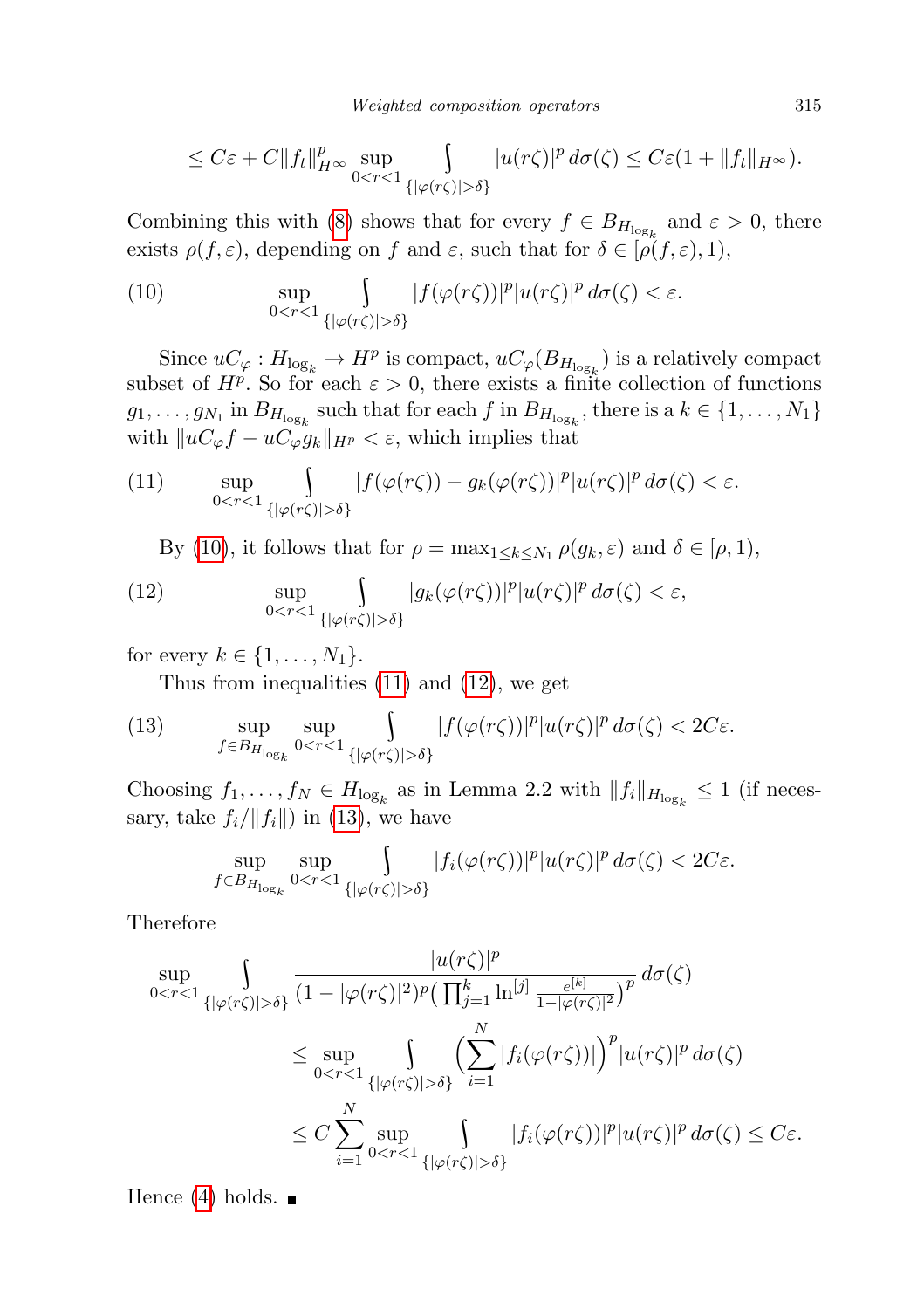4. Boundedness and compactness of  $uC_{\varphi}: H^p \to H_{\log_k}$ . In this section we characterize the boundedness and compactness of the operator  $uC_\varphi: H^p \to H_{\log_k}$ . The results in this section are somewhat easier to obtain than those in Section 3, but we will give complete proofs for the benefit of the reader.

THEOREM 4.1. Assume that  $k \in \mathbb{N}$ ,  $1 \leq p < \infty$ ,  $u \in H(\mathbb{B})$  and  $\varphi \in S(\mathbb{B})$ . Then  $uC_{\varphi}: H^p \to H_{\log_k}$  is bounded if and only if

<span id="page-7-0"></span>(14) 
$$
\sup_{z \in \mathbb{B}} (1-|z|^2) \bigg( \prod_{j=1}^k \ln^{[j]} \frac{e^{[k]}}{1-|z|^2} \bigg) \frac{|u(z)|}{(1-|\varphi(z)|^2)^{n/p}} < \infty.
$$

*Proof.* Assume that  $uC_{\varphi}: H^p \to H_{\log_k}$  is bounded. For any  $w \in \mathbb{B}$ , choose the test function

$$
f_w(z) = \frac{(1 - |\varphi(w)|^2)^a}{(1 - \langle z, \varphi(w) \rangle)^{n/p+a}}, \quad a > 0.
$$

By Theorem 1.12 in [\[28\]](#page-10-0) we get

<span id="page-7-1"></span>(15) 
$$
||f_w||_{H^p}^p = \sup_{0 < r < 1} \int_S |f_w(r\zeta)|^p \, d\sigma(\zeta) = \sup_{0 < r < 1} \int_S \frac{(1 - |\varphi(w)|^2)^{p a}}{|1 - r\langle \zeta, \varphi(w) \rangle|^{n + pa}} \, d\sigma(\zeta)
$$
\n
$$
\leq C \sup_{0 < r < 1} \frac{(1 - |\varphi(w)|^2)^{a p}}{(1 - r^2 |\varphi(w)|^2)^{a p}} \leq C.
$$

It follows that

<span id="page-7-2"></span>(16) 
$$
||f_w||_{H^p} ||uC_{\varphi}||_{H^p \to H_{\log_k}} \ge ||uC_{\varphi} f_w(z)||_{H_{\log_k}}
$$
  
\n
$$
= \sup_{z \in \mathbb{B}} (1 - |z|^2) \bigg( \prod_{j=1}^k \ln^{[j]} \frac{e^{[k]}}{1 - |z|^2} \bigg) |u(z)f_w(\varphi(z))|
$$
  
\n
$$
\ge (1 - |w|^2) \bigg( \prod_{j=1}^k \ln^{[j]} \frac{e^{[k]}}{1 - |w|^2} \bigg) |u(w)f_w(\varphi(w))|
$$
  
\n
$$
= (1 - |w|^2) \bigg( \prod_{j=1}^k \ln^{[j]} \frac{e^{[k]}}{1 - |w|^2} \bigg) \frac{|u(w)|}{(1 - |\varphi(w)|^2)^{n/p}}.
$$

Since w is an arbitrary element in  $\mathbb{B}$ , condition [\(14\)](#page-7-0) follows.

Conversely, suppose that [\(14\)](#page-7-0) holds. Then for any  $f \in H^p$ , by Lemma 2.3,

$$
||uc_{\varphi}f||_{H_{\log_k}} = \sup_{z \in \mathbb{B}} (1 - |z|^2) \left( \prod_{j=1}^k \frac{e^{[k]}}{1 - |z|^2} \right) |u(z)f(\varphi(z))|
$$
  

$$
\leq ||f||_{H^p} \sup_{z \in \mathbb{B}} (1 - |z|^2) \left( \prod_{j=1}^k \frac{e^{[k]}}{1 - |z|^2} \right) \frac{|u(z)|}{(1 - |\varphi(z)|^2)^{n/p}} < \infty,
$$

proving the boundedness of  $uC_\varphi: H^p \to H_{\log_k}$ .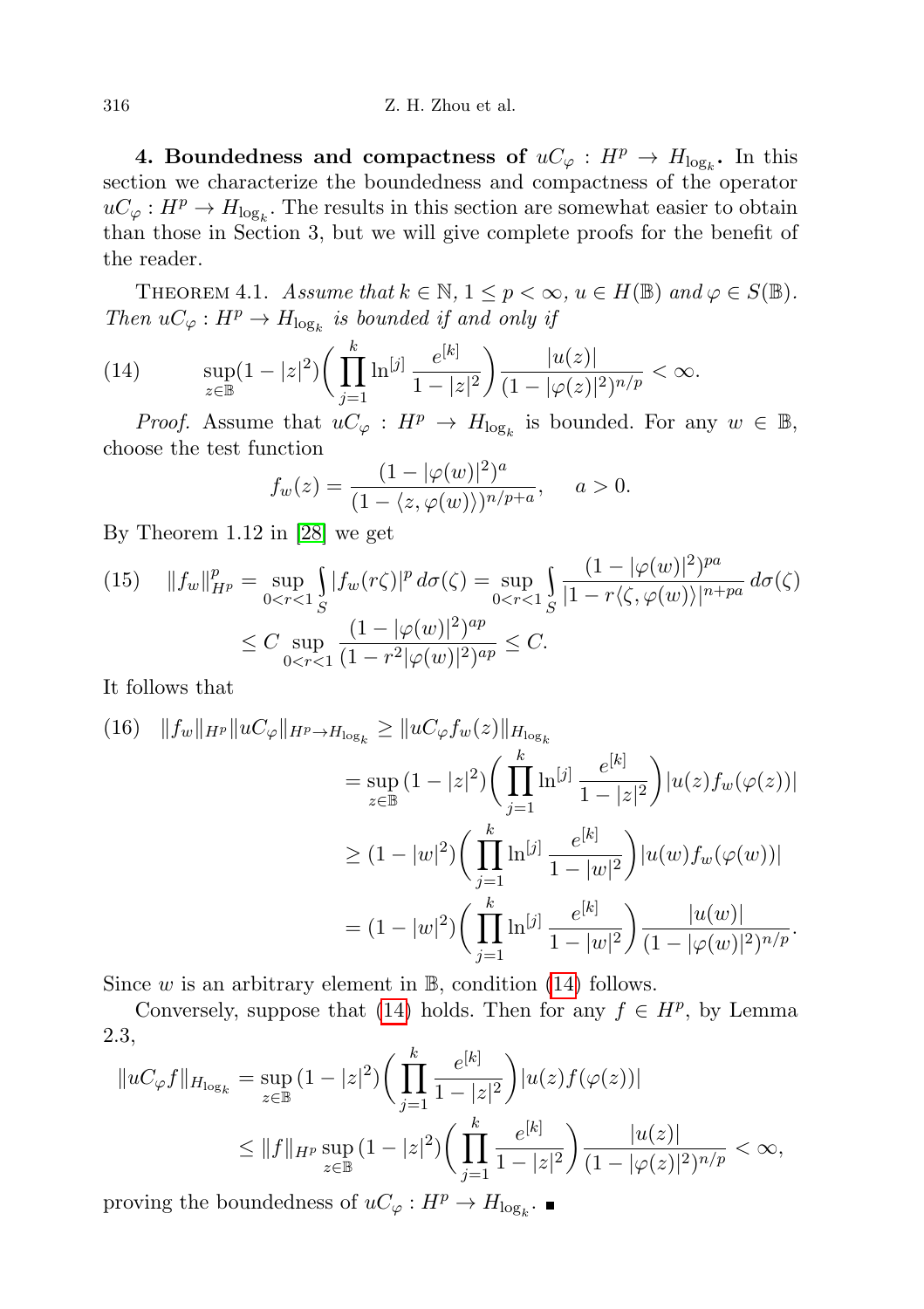THEOREM 4.2. Assume that  $k \in \mathbb{N}$ ,  $1 \leq p < \infty$ ,  $u \in H(\mathbb{B})$  and  $\varphi \in S(\mathbb{B})$ . Then  $uC_{\varphi}: H^p \to H_{\log_k}$  is compact if and only if  $uC_{\varphi}: H^p \to H_{\log_k}$  is bounded and

<span id="page-8-0"></span>(17) 
$$
\lim_{|\varphi(z)| \to 1} (1 - |z|^2) \left( \prod_{j=1}^k \ln^{[j]} \frac{e^{[k]}}{1 - |z|^2} \right) \frac{|u(z)|}{(1 - |\varphi(z)|^2)^{n/p}} = 0.
$$

*Proof.* First, assume that  $uC_{\varphi}: H^p \to H_{\log_k}$  is bounded and [\(17\)](#page-8-0) holds. Taking  $f(z) = 1$ , it is easy to show that

$$
M_2 := (1 - |z|^2) \bigg( \prod_{j=1}^k \ln^{[j]} \frac{e^{[k]}}{1 - |z|^2} \bigg) |u(z)| < \infty.
$$

It follows from [\(17\)](#page-8-0) that for any  $\varepsilon > 0$ , there exists a  $\delta \in (0,1)$  such that

$$
(1-|z|^2)\bigg(\prod_{j=1}^k\ln^{[j]}\frac{e^{[k]}}{1-|z|^2}\bigg)\frac{|u(z)|}{(1-|\varphi(z)|^2)^{1/p}}<\varepsilon,
$$

when  $\delta < |\varphi(z)| < 1$ . Let  $\{f_k\}_{k \in \mathbb{N}}$  be a bounded sequence in  $H^p$ , say by L, converging to zero uniformly on compact subsets of  $\mathbb{B}$  as  $k \to \infty$ . Then from the above condition we get

$$
||uc_{\varphi} f_k||_{H_{\log_k}} = \sup_{z \in \mathbb{B}} (1 - |z|^2) \Big( \prod_{j=1}^k \ln^{[j]} \frac{e^{[k]}}{1 - |z|^2} \Big) |u(z) f_k(\varphi(z))|
$$
  
\n
$$
= \sup_{|\varphi(z)| \le \delta} (1 - |z|^2) \Big( \prod_{j=1}^k \ln^{[j]} \frac{e^{[k]}}{1 - |z|^2} \Big) |u(z) f_k(\varphi(z))|
$$
  
\n
$$
+ \sup_{|\varphi(z)| > \delta} (1 - |z|^2) \Big( \prod_{j=1}^k \ln^{[j]} \frac{e^{[k]}}{1 - |z|^2} \Big) |u(z) f_k(\varphi(z))|
$$
  
\n
$$
\le M_2 \sup_{|w| \le \delta} |f_k(w)|
$$
  
\n
$$
+ \sup_{|\varphi(z)| > \delta} (1 - |z|^2) \Big( \prod_{j=1}^k \ln^{[j]} \frac{e^{[k]}}{1 - |z|^2} \Big) \frac{|u(z)|}{(1 - |\varphi(z)|^2)^{n/p}} ||f_k||_{H^p}
$$
  
\n
$$
\le M_2 \sup_{|w| \le \delta} |f_k(w)| + \varepsilon L^p \to \varepsilon L^p, \quad k \to \infty.
$$

Since  $\varepsilon$  is an arbitrary number, we obtain

$$
\lim_{k \to \infty} \| uC_{\varphi} f_k \|_{H_{\log_k}} = 0.
$$

Lemma 2.4 now yields the compactness of  $uC_\varphi : H^p \to H_{\log_k}$ .

Conversely, suppose that  $uC_\varphi : H^p \to H_{\log_k}$  is compact. Then it is bounded. Let  $\{z_k\}_{k\in\mathbb{N}}\subset\mathbb{B}$  be such that  $\lim_{k\to\infty}|\varphi(z_k)|=1$  (if such a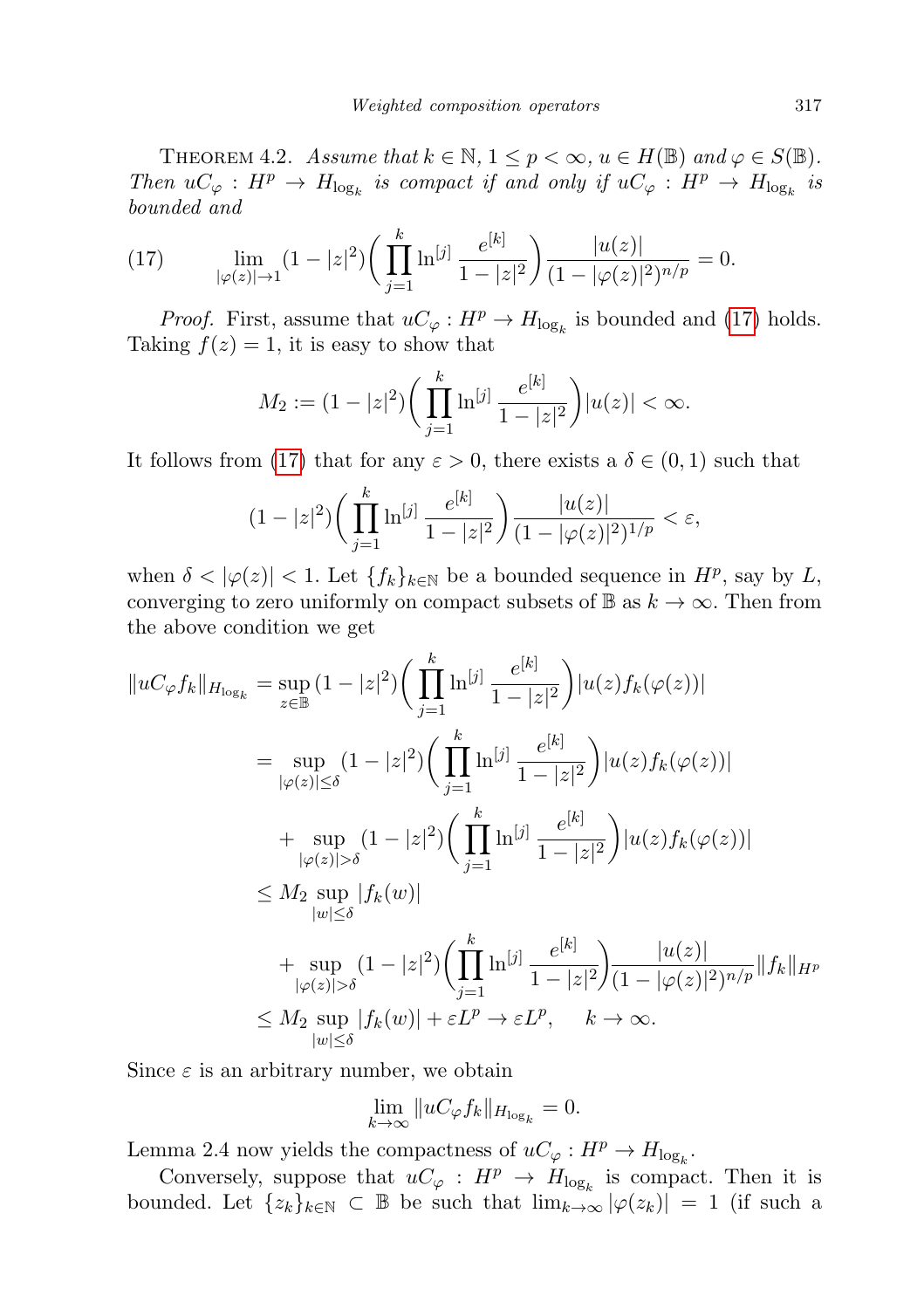sequence does not exist then [\(17\)](#page-8-0) obviously holds). Let

<span id="page-9-8"></span>
$$
f_k(z) = \frac{(1 - |\varphi(z_k)|^2)^a}{(1 - \langle z, \varphi(z_k) \rangle)^{n/p+a}}, \quad a > 0, k \in \mathbb{N}.
$$

Then from [\(15\)](#page-7-1) we know that  $f_k \in H^p$  with  $\sup_{k \in \mathbb{N}} ||f_k||_{H^p} \leq C$ , and  $f_k \to 0$ uniformly on compact subsets of  $\mathbb{B}$  as  $k \to \infty$ . Lemma 2.4 yields

(18) 
$$
\lim_{k \to \infty} \| uC_{\varphi} f_k \|_{H_{\log_k}} = 0.
$$

From [\(16\)](#page-7-2) we easily see that

$$
||uc_{\varphi} f_k||_{H_{\log_k}} \ge (1-|z_k|^2) \bigg( \prod_{j=1}^k \ln^{[j]} \frac{e^{[k]}}{1-|z_k|^2} \bigg) \frac{|u(z_k)|}{(1-|\varphi(z_k)|^2)^{n/p}}.
$$

Letting  $k \to \infty$  and using [\(18\)](#page-9-8) we obtain [\(17\)](#page-8-0). ■

Acknowledgements. The authors would like to thank the referee for many useful comments and suggestions. This research was supported in part by the National Natural Science Foundation of China (Grant Nos. 10971153, 10671141).

## References

- <span id="page-9-2"></span>[1] C. C. Cowen and B. D. MacCluer, Composition Operators on Spaces of Analytic Functions, CRC Press, Boca Raton, FL, 1995.
- <span id="page-9-1"></span>[\[2\]](http://dx.doi.org/10.1016/j.na.2009.01.013) S. G. Krantz and S. Stević, On the iterated logarithmic Bloch space on the unit ball, Nonlinear Anal. 71 (2009), 1772–1795.
- [\[3\]](http://dx.doi.org/10.1016/j.jmaa.2007.06.013) S. Li and S. Stević, *Generalized composition operators on Zygmund spaces and Bloch* type spaces, J. Math. Anal. Appl. 338 (2008), 1282–1295.
- <span id="page-9-7"></span> $[4] \quad -, [4] \quad -,-$ , Composition followed by differentiation from mixed-norm spaces to  $\alpha$ -Bloch spaces, Sb. Math. 199 (2008), 1847–1857.
- <span id="page-9-0"></span> $[5] \quad -$ ,  $\quad$ ,  $\quad$ ,  $\quad$  on an integral-type operator from iterated logarithmic Bloch spaces into Bloch-type spaces, Appl. Math. Comput. 215 (2009), 3106-3-115.
- <span id="page-9-4"></span>[\[6\]](http://dx.doi.org/10.1016/j.jmaa.2006.02.038) L. Luo and S. Ueki, Weighted composition operators between weighted Bergman spaces and Hardy spaces on the unit ball of  $\mathbb{C}^n$ , J. Math. Anal. Appl. 326 (2007), 88–100.
- [\[7\]](http://dx.doi.org/10.1216/rmjm/1181075473) B. D. MacCluer and R. H. Zhao, Essential norms of weighted composition operators between Bloch-type spaces, Rocky Mountain J. Math. 33 (2003), 1437–1458.
- [8] S. Ohno, Weighted composition operators between  $H^{\infty}$  and the Bloch space, Taiwanese J. Math. 5 (2001), 555–563.
- [\[9\]](http://dx.doi.org/10.1216/rmjm/1181069993) S. Ohno, K. Stroethoff and R. Zhao, Weighted composition operators between Blochtype spaces, Rocky Mountain J. Math. 33 (2003), 191–215.
- <span id="page-9-5"></span>[\[10\]](http://dx.doi.org/10.1112/S0024610700008875) A. Montes-Rodríguez, Weighted composition operators on weighted Banach spaces of analytic functions, J. London Math. Soc. 61 (2000), 872–884.
- <span id="page-9-3"></span>[11] J. H. Shapiro, Composition Operators and Classical Function Theory, Springer, 1993.
- <span id="page-9-6"></span>[12] S. Stević, Weighted composition operators between mixed-norm spaces and  $H_{\alpha}^{\infty}$ spaces in the unit ball, J. Inequal. Appl. 2007, art. ID 28629, 9 pp.